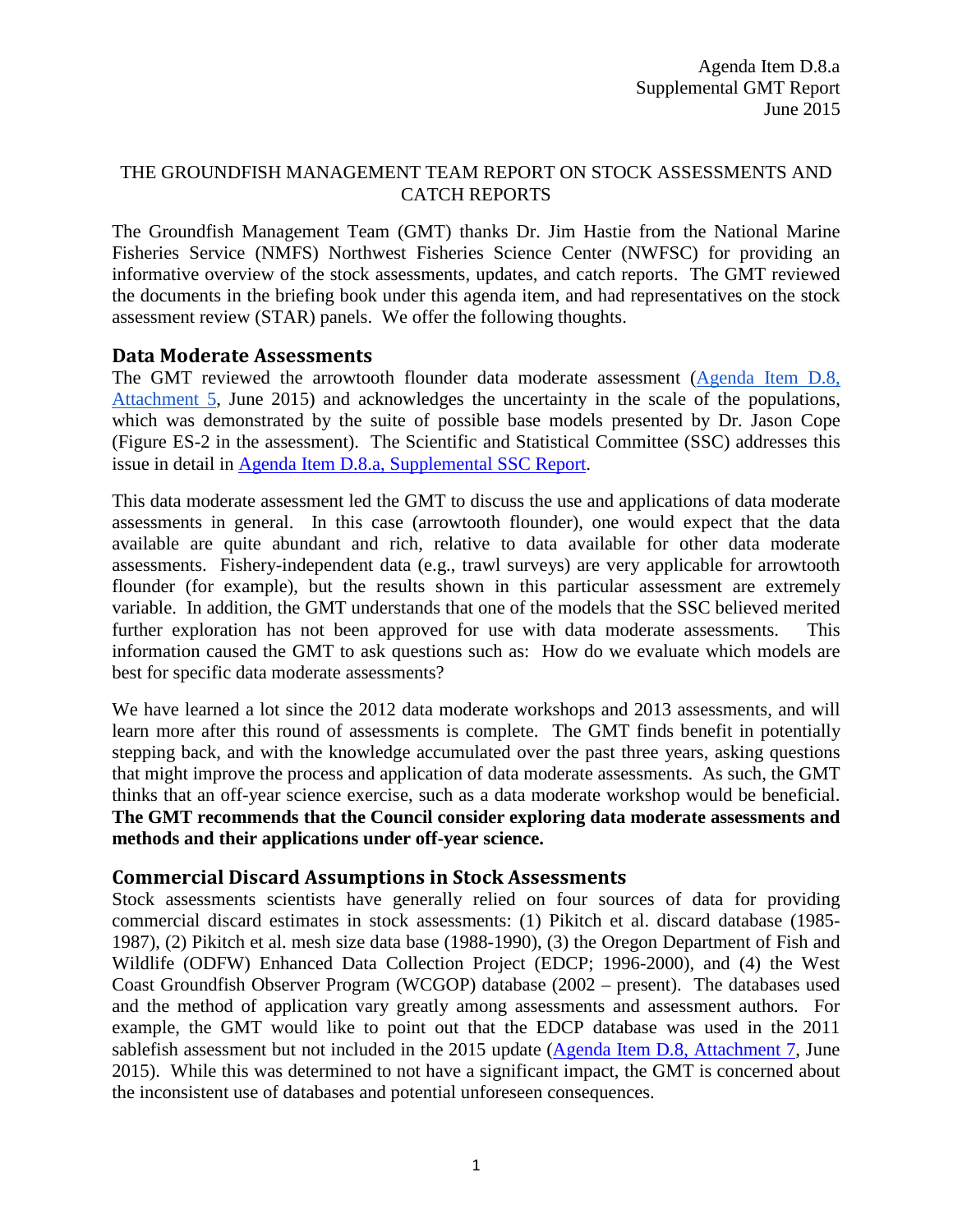The GMT acknowledges that a lot of work has been put forth by all three states, Council staff, Federal employees, and industry to develop the historical landings databases. Furthermore, we understand that a workshop for evaluating these historical landings databases might take place during 2016. The GMT notes that something similar would be beneficial for developing consistent and reasonable discard data streams (for selected species or species groups). We believe that there are numerous individuals that currently participate in this Council process that might be able to assist assessment scientists in developing reasonable historical discard data streams. These individuals would represent the fishing industry, government organizations, and the general public.

One example of a recent attempt at better representing historical discards can be provided by the canary rockfish stock assessment. The assessment authors used the available data (i.e., discard estimates from research projects that occurred during discrete time periods), and applied knowledge from industry, Council staff, and GMT representatives that were in the room, to more realistically develop a historical discard data stream (based on knowledge of fisheries and regulations over time). **The GMT recommends that the Council consider convening a subgroup or a workshop to develop a reasonable historic discard database that could be used by stock assessment scientists in a consistent manner.**

### **Darkblotched Stock Assessment**

**Enhanced Data Collection Project (EDCP):** The GMT questions why the EDCP discard database was not used in the darkblotched stock assessment. The assessment authors stated that it was not used because "The project had limited spatial coverage (Oregon waters only) and due to time constraints, the observers only recorded discarded catch for darkblotched rockfish. Retained catch of darkblotched rockfish was recorded in the logbooks and fish tickets, but only as part of a mixed-species group of rockfish, which prevented calculation of the species-specific discard ratios for darkblotched rockfish. For this reason, the EDCP data were not included in the assessment." The GMT notes that this database has been used by other authors, although it does have its limitations, such as it utilized voluntary vessels and recorded data only for slope bottom trawl fisheries. However, darkblotched rockfish was part of the slope complex and therefore, this historical database would be appropriate for that species. In addition, the database used volunteer vessels that fished off both Washington and Oregon. This similar set of circumstances was also experienced by the Pikitch et al. discard data set, which is used in this assessment. Finally, the GMT was perplexed at the statement that the database was not used because only discarded catch was sampled, and retained catch was estimated using landings and logbook data. Yet, this is the method used by WCGOP. Under our current at-sea observer program, retained catch weights are derived from landings (fish tickets), some application of logbook data, and application of port sampling species compositions. Species composition sampling was performed in the 1990s, so estimates of retained darkblotched rockfish are available. **The GMT recommends that the Council task the future STAT teams to explore whether this database could be used to help provide better discard information for the 1990s.**

*Other Discard Assumptions:* The GMT representative at the darkblotched rockfish STAR panel meeting pointed out that the discard assumptions shown in the darkblotched rockfish assessment may not be historically accurate. For example, even though the Pikitch database showed discard rates higher than 10 percent during the 1985-1987 period (see Figure 99 in the darkblotched rockfish assessment), this assessment assumed only a trace discard rate for this species during that period, as well as through the following decade and the years preceding until the start of the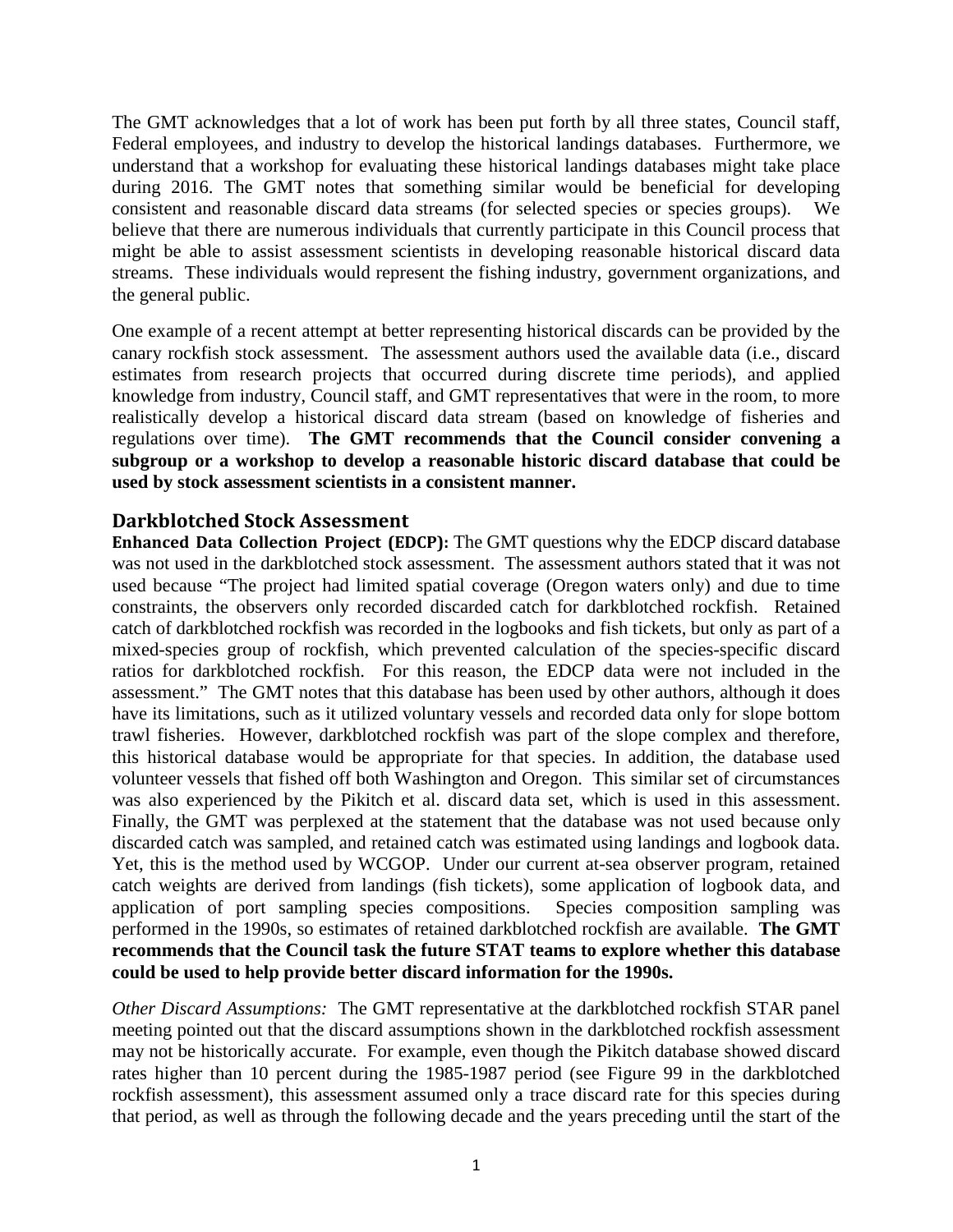database timeframe (see Figure 100 in the darkblotched rockfish assessment). Although the stock assessment authors performed a sensitivity analysis at the request of the GMT representative at the STAR panel, and subsequently indicated that changing the discard assumption would result in only a small difference in depletion, the **GMT recommends that future assessments provide more realistic discard estimates over time** – that is, those that are more reflective of economic, social, and regulatory conditions. The GMT also ponders whether including more realistic discard estimates prior to 2002 would have increased or decreased depletion.

*Length Frequency Distributions – Combined Shrimp and Shoreside Trawl Comps:* The GMT understands that length frequency distributions of darkblotched rockfish were combined from shrimp trawl and bottom trawl and analyzed together (e.g., to develop fleet selectivity, etc.). The SSC discussed this situation, and had concerns but still recommended moving this assessment forward (see [Agenda Item D.8.a, Supplemental SSC Report\)](http://www.pcouncil.org/wp-content/uploads/2015/06/D8a_Sup_SSC_Rpt_JUN2015BB.pdf).

The GMT suggests that combining these two trawl strategies to form a single selectivity for the combined shoreside trawl strategy could be problematic. The trawl design is much different (e.g., small meshes for shrimp trawls and  $> 4.5$ " meshes for bottom trawls). The fisheries operate in different areas and different seasons. Some on the GMT pointed out that much of the darkblotched rockfish bycatch in shrimp fisheries occurs outside of the Columbia River (i.e., juvenile darkblotched rockfish and other juvenile species were historically caught by shrimp trawls in this area). Finally, the states implemented regulations that shrimp fishermen use excluder devices that facilitate the escapement of larger rockfish species (and higher percent retention of small rockfish species). Grid spacing within the excluders have been narrowed over time, and therefore darkblotched rockfish selectivity likely changed significantly before and after implementation of excluder regulations. These differences among fisheries are significant, and the GMT is curious how much depletion would have changed had fishery selectivities been applied to shrimp trawl and groundfish bottom trawl separately.

*What Next?* The GMT identified three topics that should be considered within the darkblotched rockfish stock assessment. We understand that any one item may not make a "large" difference in the stock assessment outcome. However, a combination of improvements could make for a more significant outcome than one would expect. As such, the **GMT recommends that darkblotched rockfish be considered for a full assessment in 2017 and that the issues shown here be explored and implemented in that assessment.**

### **Sablefish Assessment**

*Potential High-grading:* The GMT discussed the declining trend of the sablefish stock as seen in the assessment and the conservative measures that the Council has put into place over recent years. Even though the Council has become increasingly precautionary in their management of sablefish, the stock status is not increasing as expected. While the assessment notes that environmental variability is a significant source of uncertainty, the GMT has also previously discussed the potential impact of high-grading on unobserved vs. observed trips. Currently, there is very low coverage on non-individual fishing quota (non-IFQ) vessels fishing sablefish. The GMT has done some preliminary analysis on this issue (see Figure 1), but believes that more research is needed to determine the potential impact to the stock and implications for future stock assessment. One idea discussed by the GMT is the future use of electronic monitoring to determine if any high-grading is occurring without WCGOP observers on board.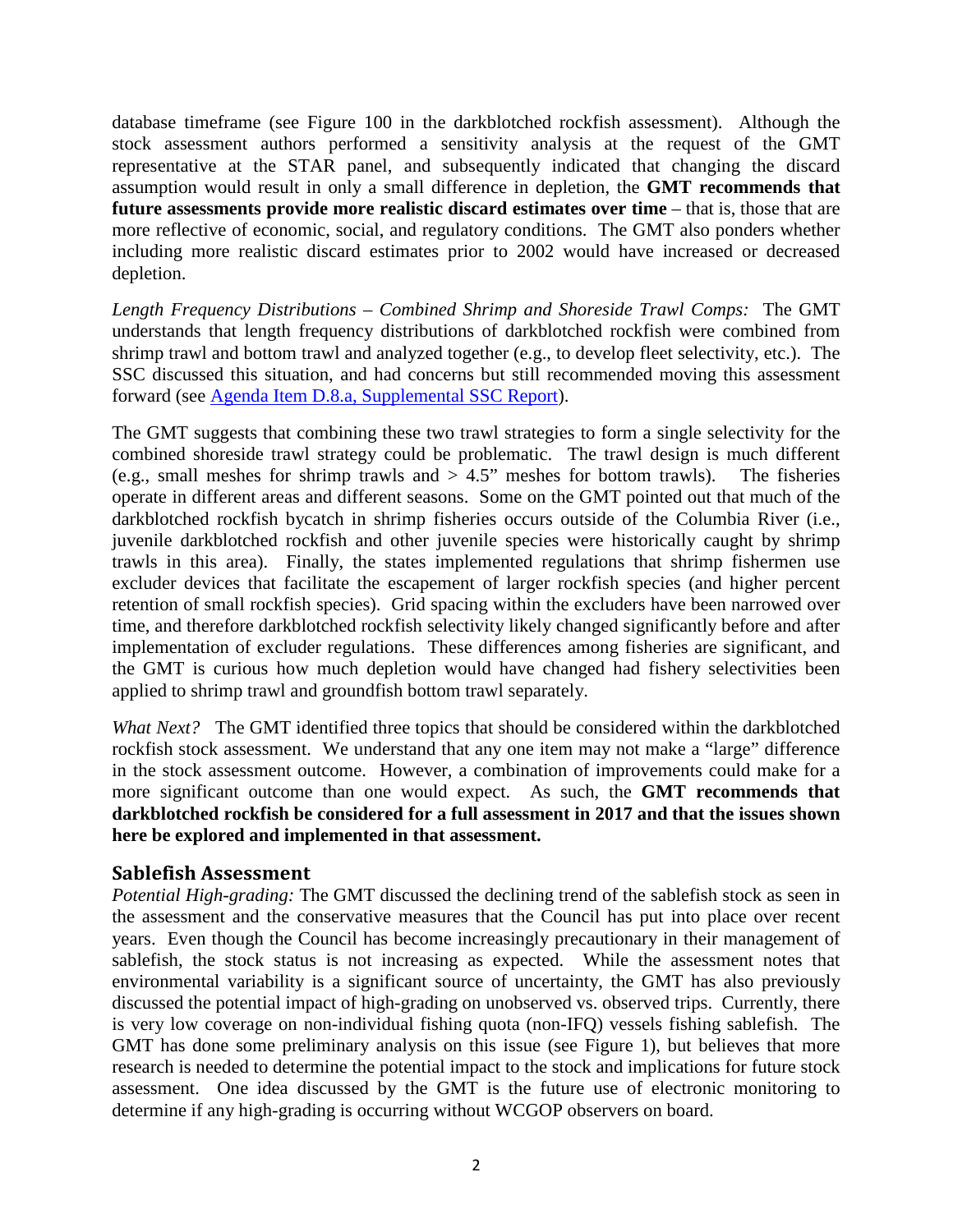

**Figure 1. Non-IFQ fixed gear sablefish landings (pounds) for trips that were observed (dashed line) or unobserved (solid line) by grade. Grade represents extra-large (E), large (L), medium (M), small (S), unknown (U) and extra small (x). Data were retrieved from PacFIN.**

*What Next?* Finally, in the 2011 assessment and continuing in the 2015 update, the IFQ sector selectivity of the retained and discarded fish was assumed to be the same for trawl and fixed gear. The GMT suggests that during the next assessment, that the IFQ sector be split into IFQ trawl and IFQ fixed gear as these two fleets differ significantly in their fishing behavior gear selectivity and therefore will have different selectivity and discard rates that should be applied that could have an effect on the overall assessment result.

#### **Documentation in Stock Assessment Updates**

The GMT found difficulties understanding certain aspects of some of the assessments and updates, because clear methods were lacking. The GMT suggests that stock assessment reports (including updates) provide explicit documentation of the data used, including all landing and discard sources, rates, and indices sources, potentially in a table format or in an appendix.

### **Continued Need and Importance of the NMFS Annual Trawl Survey**

The GMT emphasizes that the NMFS annual trawl survey is a key source of information for use in stock assessments and should continue to be prioritized. The GMT and the Council process apply data collected from these surveys for other topics besides stock assessments (e.g. the GMT's analyses regarding stock complex reorganization during the past three years).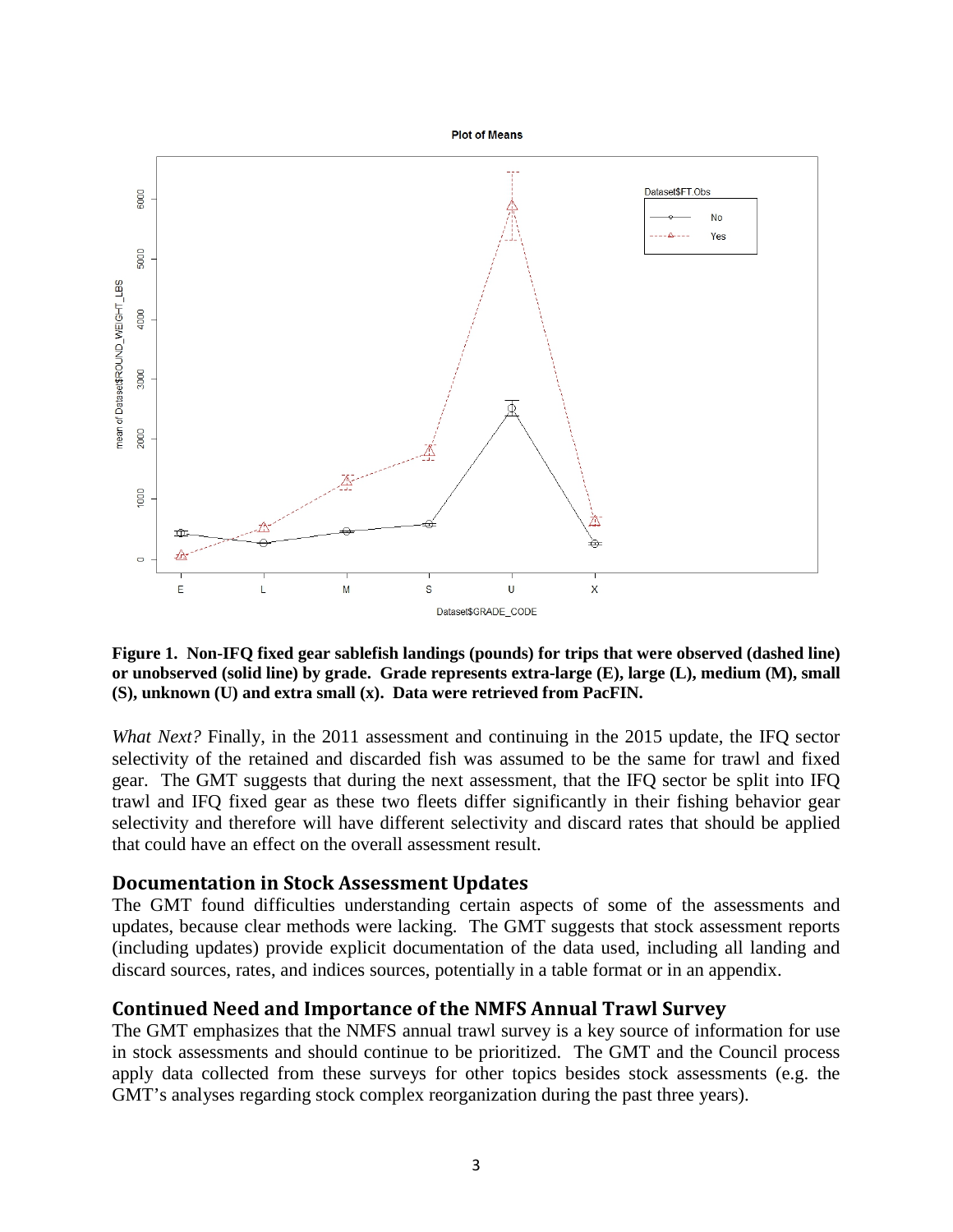## **Understandings of Steepness (productivity)**

The GMT understands that substantial review has occurred among Science Center assessment scientists regarding rockfish metadata analysis that has helped to inform the value of steepness from the Beverton-Holt stock-recruit curves. The GMT has a high degree of confidence in these reviews, and the staff involved in such reviews. Given the strong role that slight differences in understandings of steepness variables (and the steepness variables that are ultimately used in rockfish stock assessments) may have in the outcome of resulting depletion estimates, there would be merit in a public webinar overview by the assessment scientists involved, to help educate the public regarding data, methods, and improved understandings values of steepness currently used for rockfish species. Current understandings of rockfish steepness productivity are likely to carry forward in future rockfish assessments for other overfished species (i.e., yelloweye rockfish). **Therefore, the GMT recommends a public overview of steepness metadata reviews that have occurred to improve transparency of those investigations, and help to inform the general public in their understandings of new rockfish stock status determinations.** 

# **Understandings of Natural Mortality**

Natural mortality is another metric that can have a substantial effect on assessment output understandings of depletion. The GMT understands that science center staff continues to focus staff resources to work on improving understandings of natural mortality, and the GMT supports this continued effort by the science centers.

### **Availability of Historical Catch and Discard Data Streams Used in Assessments**

Prior to this assessment cycle, the GMT's first glance at data streams used in assessments occurred only two weeks (or less) prior to STAR panel meetings. As such, GMT, Groundfish Advisory Subpanel (GAP), and state input regarding best available data often occurred at the STAR panel. This has been difficult and problematic, and was discussed in depth at the 2013 Data Moderate Stock Assessment Workshop, the 2015 Nearshore Stock Assessment Workshop, and at the canary rockfish STAR panel [\(Agenda Item D.8, Attachment 2,](http://www.pcouncil.org/wp-content/uploads/2015/05/D8_Att2_Canary_2015_STAR_Panel_Rpt_JUN2015BB.pdf) June 2015).

The GMT understands that STAR panels are not workshops, and dealing with requested data changes takes precious time away from assessment scientists that is needed to improve and test models at the STAR panel meetings. Nonetheless, use of most appropriate underlying data is an important component of stock assessments' use of the best available science. Indeed, the GMT notes that after this topic was discussed at the canary STAR panel, stock assessment authors have voluntarily provided data streams to the GMT for their input well in advance of the STAR panel meetings. The GMT appreciates these actions and acknowledge that sharing data streams early may prevent (or reduce) data corrections taking place at STAR panel meetings.

The GMT discussed this issue, and **recommends that the Council consider requesting that language is added to the Terms of Reference that allows adequate time for the GMT (and states) to examine data streams intended for use in stock assessments and time to provide recommended corrections to stock assessment scientists, if needed.** 

### **Green Light Process – Darkblotched Rockfish may be Next**

The darkblotched rockfish decision table (ES-6) in the assessment document indicates that the stock will be rebuilt in 2017. If darkblotched is reassessed or updated during the next stock assessment cycle (2017) for the next biennium (2019-2020), the Council may be faced with a